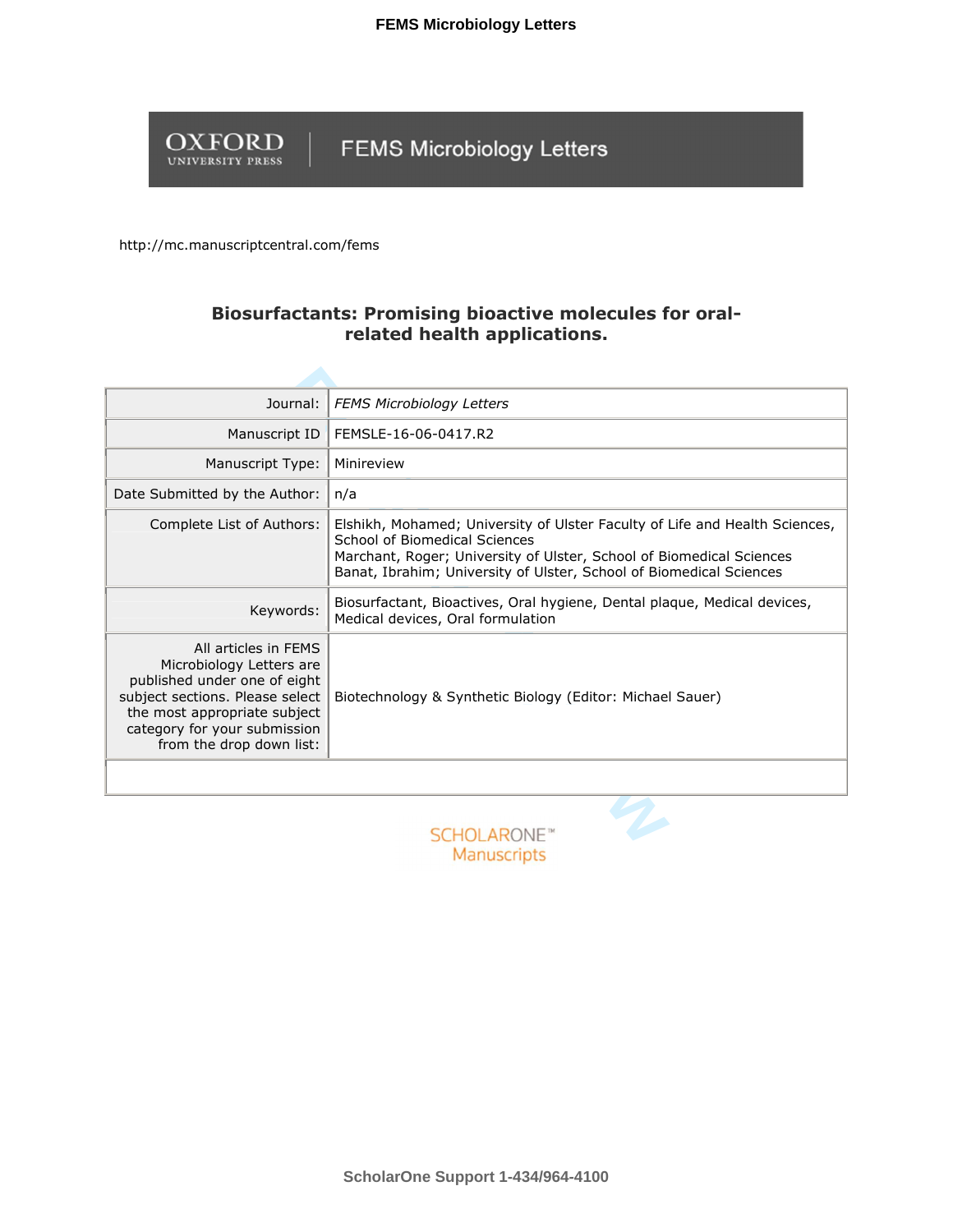$\mathbf{1}$  $\frac{2}{3}$  $\overline{\mathbf{4}}$  $\overline{5}$  $\,6$  $\overline{\mathbf{7}}$  $\bf 8$  $\boldsymbol{9}$ 



254x254mm (72 x 72 DPI)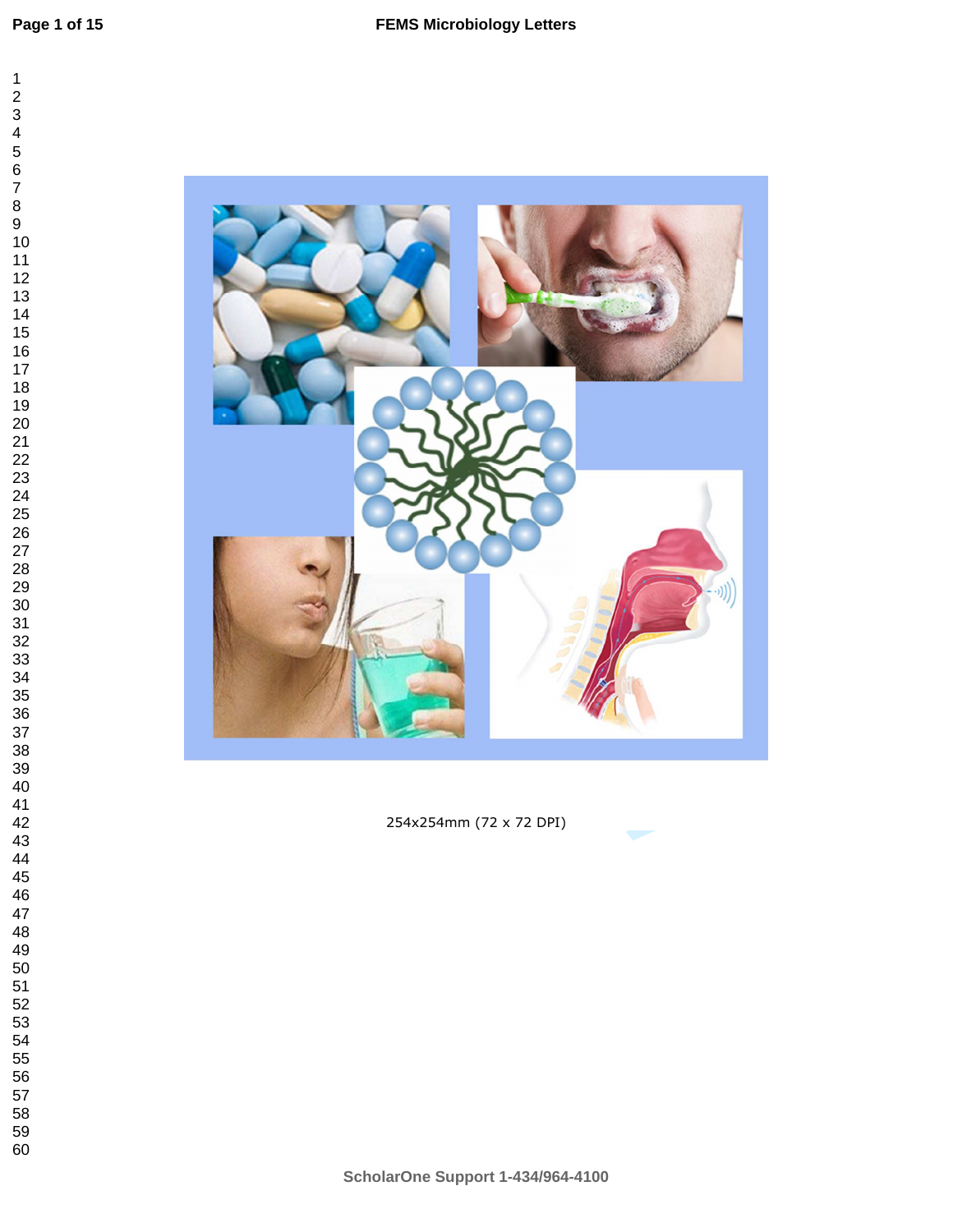# **Biosurfactants: Promising bioactive molecules for oral-related health**

**applications.** 

# **Mohamed Elshikh, Roger Marchant, Ibrahim M. Banat\***

- School of Biomedical Sciences, Ulster University, Cromore Road, Coleraine, County Londonderry, BT52 1SA,
- Northern Ireland, UK
- 6 \* Correspnding Author: Ibrahim M. Banatim.banat@ulster.ac.uk
- Tel: +44 28 70123062 Fax: +442870124965
- 8 Mohamed Elshikh elshikh-m2@email.ulster.ac.uk
- 9 Roger Marchant r.marchant@ulster.ac.uk
- **Key words:** Biosurfactant, Bioactive molecules, Oral hygiene, Oral formulation, Dental plaque,
- Medical devices
- 

### **ABSTRACT**

Biosurfactants are naturally-produced molecules that demonstrate potentially useful properties such as the ability to reduce surface tensions between different phases. Besides having similar properties to their artificial chemical counterparts, they are regarded as environmental friendly, biodegradable and less toxic, which make them desirable candidates for downstream applications. The structure-activity related properties of the biosurfactants which are directly correlated with potency of the biosurfactants as antimicrobial agents, the ability of the biosurfactants to alter surface energies and their ability to increase bioavailability are particularly what attract researchers to exploit their potential use in the oral-related health applications. Current research into biosurfactant indicates significant future potential for use in cosmetic and therapeutic oral hygiene product formulations and related medical device treatments.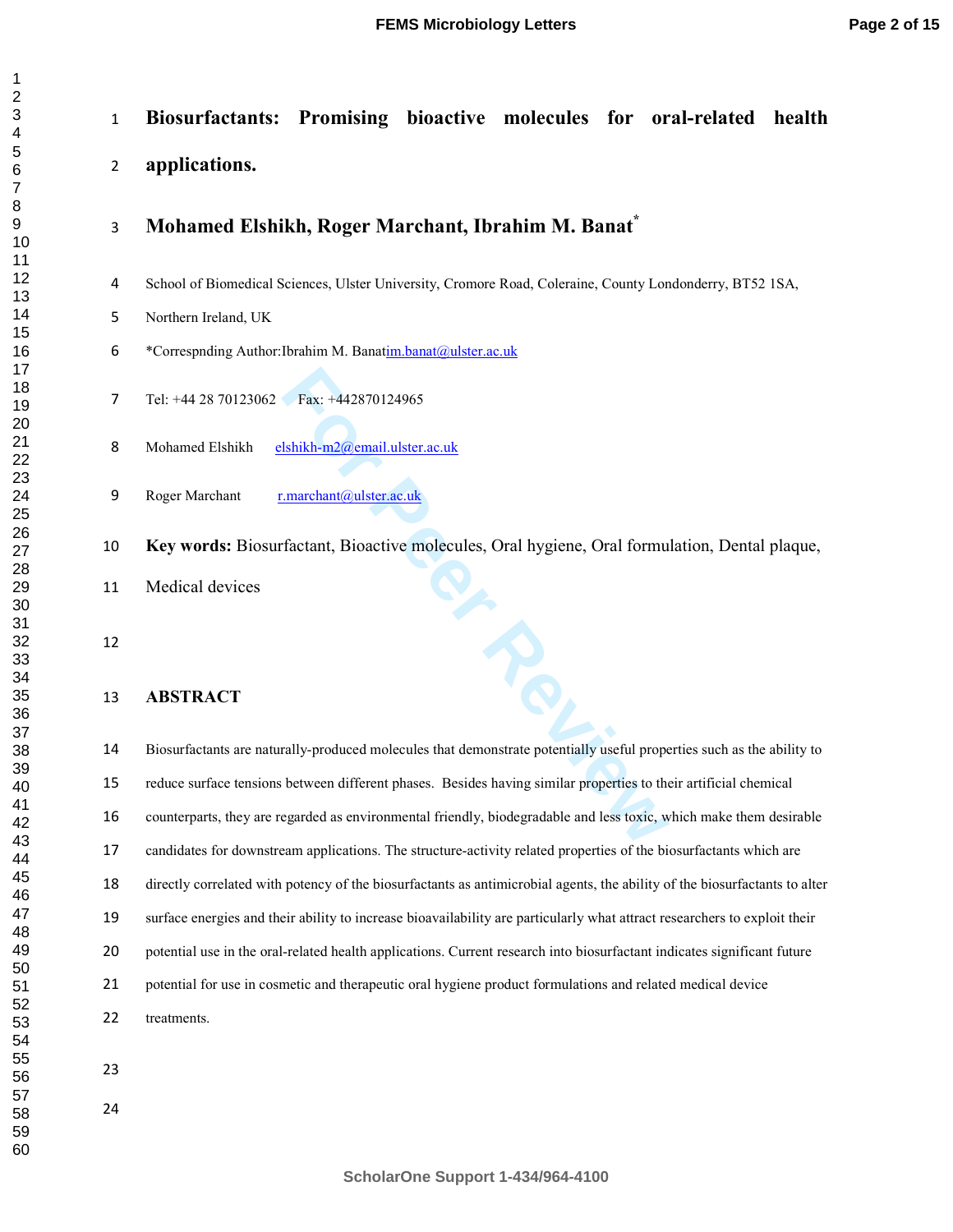Naturally occurring surfactants, often referred to as biosurfactants, are amphipathic in nature (one molecule composed of two moieties; one hydrophilic and the other hydrophobic). This unique structural arrangement is directly related to the surface activities of these molecules, such as reducing the surface tension between different interface systems and their ability to form emulsions (Banat *et al.* 2010). The main classification of biosurfactants into two sub-groups is based on their molecular weight: compounds of low molecular weight, such as rhamnolipids, sophorolipids, lipopeptides and trehalolipids while other compounds such as lipoprotein and polymeric surfactants which comprise the high molecular weight groups (Fracchia *et al.* 2012). Due to the structure-activity related properties of biosurfactants there is an increasing interest in exploring the biomedical activities of these compounds such as antiviral, antimicrobial, antifungal and anticancer properties (Singh and Cameotra 2004; Fracchia *et al.* 2014, 2015, Callaghan *et al*. 2016).

Synthetic surfactants from non-renewable resources constitute the major component of an estimated more than 13 million tonnes annual worldwide market (Marchant and Banat 2012a). To achieve a more competitive role for biosurfactants in this enormous market it will be necessary to improve scale up production conditions and explore new applications for environmentally sustainable and less damaging biosurfactants which can positively contribute towards reducing reliance on the synthetic surfactants (Marchant and Banat 2012b). In this review we attempt to briefly assess the progress that has been achieved in applying biosurfactants in the area of oral-related health applications.

#### *Oral-related health and hygiene issues*

*Et al.* 2016).<br> **For Peer Peer Review and Standard Banati** 2012a). To achieve a worldwide market (Marchant and Banat 2012a). To achieve a normous market it will be necessary to improve scale up product wironmentally susta The oral cavity harbours a wide and diverse spectrum of microorganisms (Wright *et al.* 2013). The natural presence of an oral microflora is important for normal survival of the host (Marsh 2000). Various mechanisms have been identified as being responsible for this contribution towards normal status of health in the individual. Primarily, the balance of populations within the oral microflora is carefully maintained. Therefore, populations present as a minor component are prevented from proliferating and disrupting the normal microflora, an example of which would be when use of antibiotics leads to the overgrowth of yeasts (Marsh 2010). Caries which arises from the disruption of the oral microflora balance can potentially be avoided through diet control and the use of fluoride enriched products (Bowden 2000). Furthermore, oral hygiene should be maintained through regular use of oral hygiene products. Such practices can provide control of plaque growth and inhibit bacterial proliferation associated with dental disease and can be achieved without eradicating beneficial bacteria or disrupting the microbial balance (Marsh *et al*. 2015; Marsh 2010).

Microbes can be in a planktonic or biofilm state. Planktonic microorganisms are less difficult to deal with since they are loosely attached to oral tissue or dental surfaces, whereas fungal or bacterial oral biofilm (dental plaque) provides protection for the resident microorganisms which makes them less susceptible to hygienic practices and bioactive ingredients of the products used (Socransky and Haffajee 2002). Under normal physiological conditions saliva conditioning film forms on the dental substratum, known as acquired pellicle which is mainly characterised by a protein rich content that allows bacterial adhesion through specific receptors (Kreth *et al.* 2009). This is followed by co-aggregation and co-adhesion of different types of initial colonisers (e.g. *Streptococci* and members of the *Actinomyces* family) on the dental surface, which may lead to an irreversible adhesion where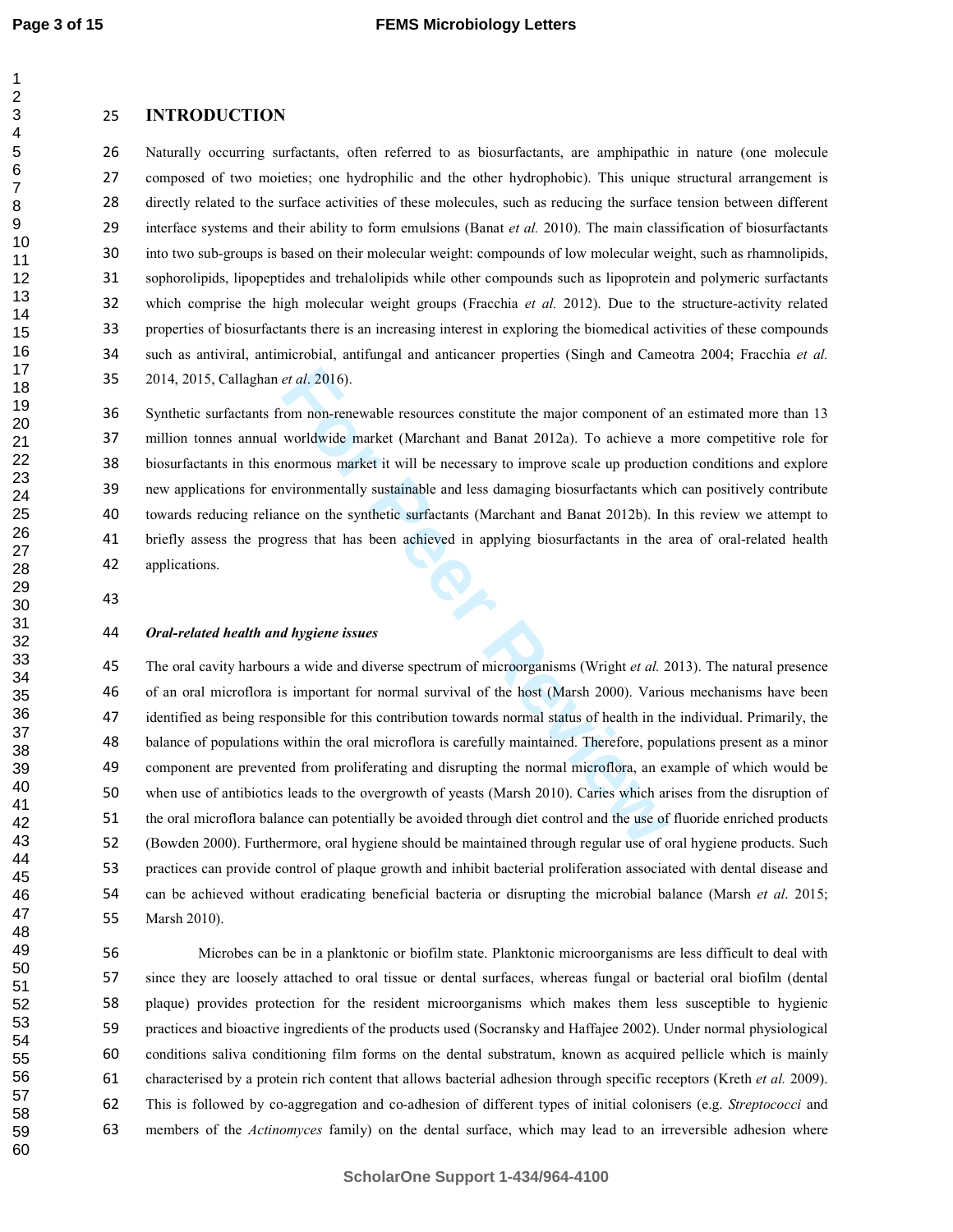microorganisms surround themselves with an extracellular polymeric substances (EPS) as a scaffold for the biofilm (Kolenbranderet *et al*. 2010), which is mainly composed of polysaccharides, proteins, nucleic acids and lipids (Flemming H-C *et al*. 2010). Biofilm development also involves the presence of bridging colonisers (such as *Fusobacteria*), which play an important role in co-adhesion and coaggregation processes, with cell surface proteins providing multi-binding points for such microorganisms (He *et al.* 2012).

Normally the oral cavity environment provides protective mechanisms that maintain the normal physiological status, an example of which would be the secretion of natural peptides such as α-defensins, β-defensins (Tao *et al.*2005). This innate protection is also partly related to the presence of biosurfactant-releasing microorganisms such as *Streptococcus mitis,* which effectively discourages the adherence of *Streptococcus mutans*, an important cariogenic bacterium (Reid *et al.* 2011). A similar important role in the innate maintenance of oral health is also carried out by some *Lactobacillus* species (Haukioja 2010) some of which are known to be biosurfactant producers (Satpute *et al.* 2016b).

#### *Potential Biosurfactant applications for oral health and hygiene*

out by some *Lactobacillus* species (Haukioja 2010) some of<br>
(Satpute *et al.* 2016b).<br> *It applications for oral health and hygiene*<br>
emonstrated the ability of biosurfactants to inhibit and/or kill mide<br>
se (Cochrane Several reports have demonstrated the ability of biosurfactants to inhibit and/or kill microorganisms, for example with natural lipopeptides (Cochrane *et al.* 2015; Banat *et al.* 2014), rhamnolipids (Díaz De Rienzo *et al.* 2016a,b) and Sophorolipids (Díaz de Rienzo *et al.* 2014, 2016c). It has also been reported that they are able to alter a substrate's surface energy (Busscher and van der Mei 1997) and increase surface area (Rodrigues *et al.* 2006), which would make biosurfactants important potential candidates for oral health-related applications. A direct application of the latter properties is adjuvant delivery of antibiotics using biosurfactants, resulting in a reduced 84 therapeutic dosage of antibiotics (Quinn *et al.* 2013). In this context, sophorolipids demonstrated potency when delivered in a pharmaceutical formulation where they acted synergistically with antibiotics such as Tetracycline and Cefaclor showing an increase in the permeability of the antibiotics across the outer membrane of the bacteria (Joshi-Navare *et al.* 2003). It must be noted, however that in this study the sophorolipids used were not highly purified and the results should be treated cautiously. In a closely related area, biosurfactant properties (such as the ability to inhibit microorganisms and alter surface energy) have been shown to be of vital importance in controlling biofilm formation and proliferation (Satpute *et al.* 2016a). This was demonstrated when voice prostheses, prone to colonisation by oral bacteria and fungi (Bertl *et al.* 2013), were treated with biosurfactants (Rodrigues *et al.* 2006). A summary account of biosurfactant performance and effects in oral-related applications is presented in Table 1.

This search has clearly demonstrated that the application of biosurfactants in oral-related health is still at an early stage. However, published work in this area is promising and developing. Prior to looking at the pros and cons of the available research, it should be recognised and appreciated that working in biosurfactant research is a complex multidisciplinary area of work. There is a substantial requirement for analytical method development and production optimisation, which may be challenging and muddled by some research groups. This is something that has been noted and commented upon by other authors (Marchant *et al.* 2014). An overview examination of related published work reveals that a substantial portion of the working this field is related to biosurfactants from *Bacillus* strains producing glycoprotein-type biosurfactants.

A major problem in many studies is the lack of evidence of complete purity or characterisation of the biosurfactant active fractions used, as in the case of the work carried out by Tahmourespour (2011), Savabi (2014)

 $\mathbf{1}$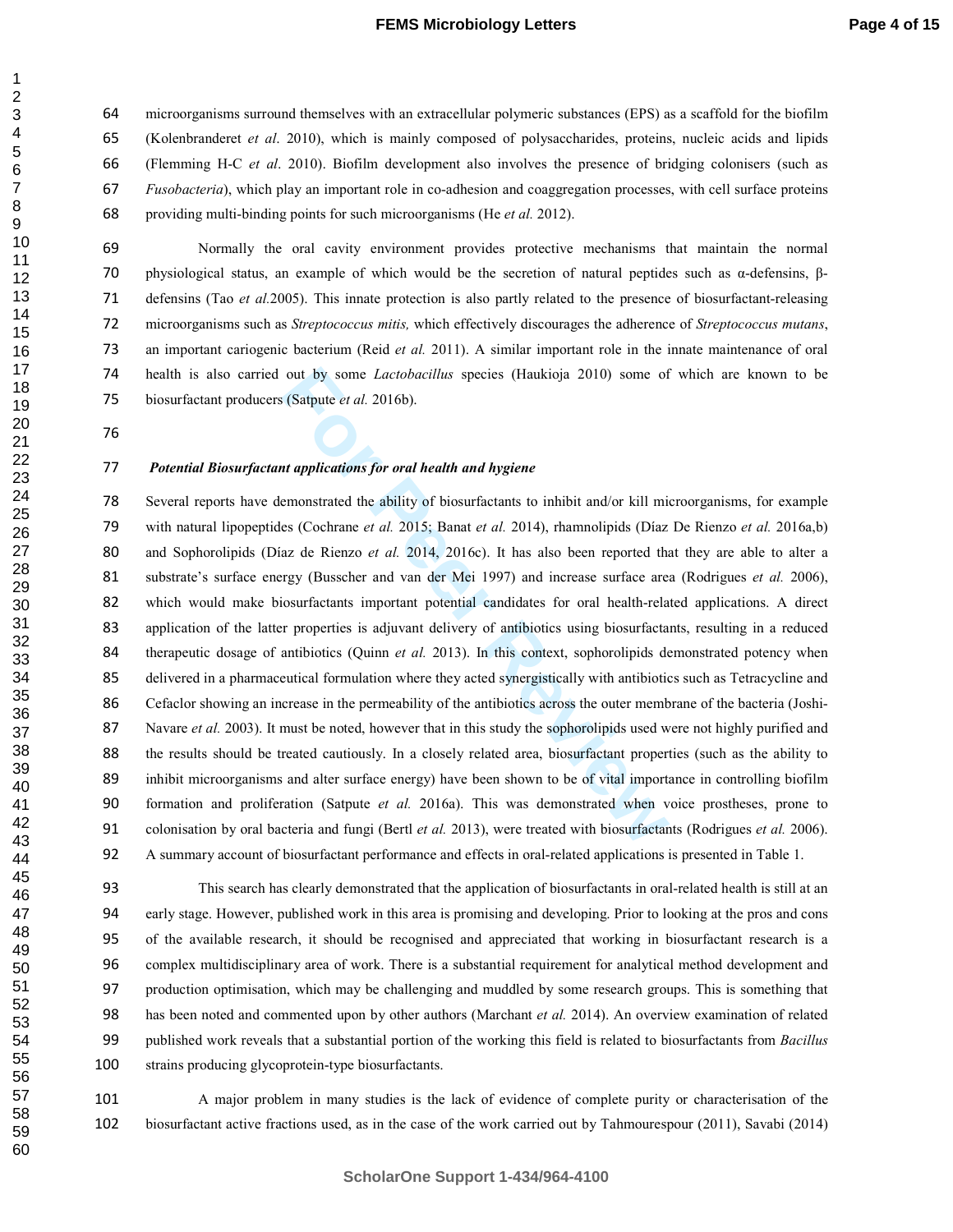$\mathbf{1}$ 

#### **FEMS Microbiology Letters**

and Salehi (2014) and their co-workers when they investigated the gene expression *gtfB* and *gtfC* of *S. mutans*, which are directly involved in biofilm matrix formation. In principle, these studies are unique in being the first to investigate oral-related bacterial gene expression, after treatment with biosurfactant. However, the studies did not specify the relationship between the applied concentration of biosurfactant fraction used in the study and the minimum inhibitory concentration of that fraction against *S.mutans*, which is an important factor to understand and interpret the data obtained. The biosurfactant applied in these studies was characterised by Fourier Transform Infrared Spectroscopy (FTIR), and described as "protein-like" biosurfactant. However, FTIR as a stand-alone technique is very limited for the purpose of characterisation (Barth 2007). It is worth mentioning that Nuclear Magnetic Resonance spectroscopy (NMR) should be used for full characterisation of macromolecules such as lipoprotein. These protocols have been reviewed in detail by Twine and colleagues (2010). Also techniques such as 113 one-dimension  $H^1$ -NMR or  $C^{13}$ -NMR are frequently used to characterise low molecular weight molecules, such as lipopeptide acting against *S. mutans* biofilm, for example as reported by Pradhan and colleagues (2013). However, such techniques should be used alongside other techniques such as HPLC-MS and in all cases compounds with high purity are needed especially in the case of NMR characterisation, as data obtained from crude extract experiments are not always meaningful.

**EXECTS ANTIFY ANTIFY ANTIFY ANTIFY ANTIFY AND SET AND ADONE THE SURVERT AND SURVERT AND SIDE AND SIDE AND SIDE AND SIDE AND SIDE AND SIDE AND SIDE AND SIDE AND SIDE AND SIDE AND SIDE AND SIDE AND SIDE AND SIDE AND SIDE AN** In a relatively close area, Rodrigues and co-workers investigated a biosurfactant-type described as glycoprotein from the probiotic bacteria *Lactococcuslactis*53 and *Streptococcus thermophiles* A. The active fraction of the biosurfactant produced demonstrated antimicrobial properties against a number of orally-related species (e.g. *Streptococcus salivarius* GB 24/9). Interestingly, when these fractions were used to precondition an artificial model voice prosthesis, it became evident that microorganisms were discouraged from forming a biofilm on the treated surface. Rodrigues and her colleagues (2006) used an expanded characterisation approach for the biosurfactant fractions, where Hydrophobic Interaction Chromatography (HIC) and X-ray Photoelectron Spectroscopy were used for characterisation purpose together with FTIR*.*Antimicrobial and antiadhesive activities of the biosurfactant crude extract were investigated against several pathogens, some of which were oral-related opportunistic microorganisms.

In another study, Cochis and his colleagues (2012) demonstrated the antimicrobial and antibiofilm efficacy of biosurfactant produced by endophytes, selected from the plants *Robinia pseudoacacia* and *Nerium oleander*  against *Candida albicans*, grown on elastomer silicon or denture disks. Good efficacy was shown at a low 130 concentration of 78.12  $\mu$ g ml<sup>-1</sup>, which has demonstrated a low toxicity as well. However, biosurfactant characterisation details were not mentioned. In a similar study Rufino and co-workers (2011) reported the production of the biosurfactant Rufisan from the yeast *Candida lipolytica* UCP 0988, although characterisation details were not mentioned. This biosurfactant showed efficacy as an antimicrobial and antibiofilm agent for a wide spectrum of pathogens, including orally-related microorganisms. Dusane et al (2012) investigated the effect of rhamnolipids on *Yarrowia lipolytica* biofilm formation on different surfaces, where rhamnolipids caused an inhibition of *Yarrowia lipolytica* biofilm production on plastic and glass by 50% and 67% respectively. The report does not provide insight into the chemical composition of the rhamnolipids used.

In the same context, Busscher's research group carried out interesting work in this field. An example of this is the early report of the investigation of the of adhesion of some *Candida* strains, isolated from naturally colonized voice prostheses, to silicone rubber with and without a salivary conditioning film in the absence and presence of an adhering biosurfactant-releasing by the dairy isolate *Streptococcus thermophiles* B (Busscher *et al.* 1997). The same research group has also concluded in another study that the biosurfactant-releasing and naturally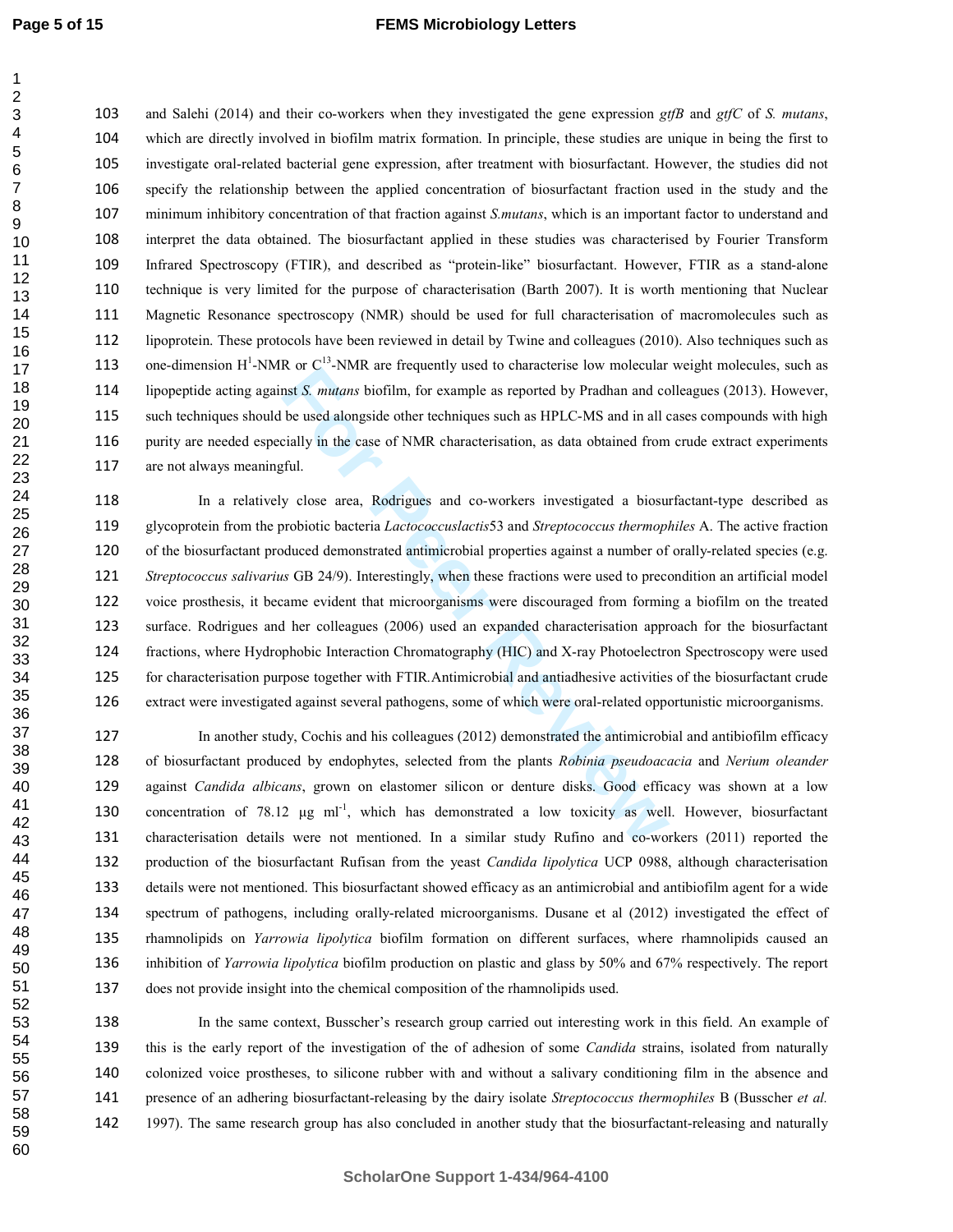#### **FEMS Microbiology Letters**

oral cavity dwelling *S. mitis* can discourage the adhesion of *S. mutans.* The released biosurfactant from *S. mitis* was not fully characterised. However, based on preliminary analysis it was described as a rhamnolipid-like biosurfactant. When *S. mitis* was deposited on a glass surface (1- 4% surface coverage) in the presence of *S. mutans*, 146 it was found that the adhesion of *S. mutans* was drastically inhibited at 20 mg ml<sup>-1</sup>. A reduction in *S. mutans* growth on a glass surface coated with biosurfactant released from *S. mitis* was also reported by van Hoogomoed and colleagues (2000). Interaction studies between dental surfaces coated with *S. mitis* biosurfactant and *S. mutans* using Atomic Force Microscopy (AFM), showed a remarkable increase in repulsion when *S. mutans* cells approached the dental surface (van Hoogomoed *et al.* 2006). Much of what is cited in this review deals with biosurfactants produced by Lactic Acid Bacteria (LAB). Beside their production of biosurfactants, these bacteria produce other organic substances such as bacteriocins. These help to maintain oral health for instance, through competing with pathogenic species for niches and nutrients, a topic that has been reviewed elsewhere (Badet and Thebaud 2008).

ficties and nutrients, a topic that has been reviewed essewhere (Bad<br>oral cavity LAB secreting biosurfactants, the available literature<br>s of synthesis of these surfactants, but rather emphasises the role<br>(Satpute *et al.* In regards to oral cavity LAB secreting biosurfactants, the available literature does not appear to discuss the molecular pathways of synthesis of these surfactants, but rather emphasises the role they play in discouraging adhesion of pathogens (Satpute *et al.* 2016). Similarly, it is not fully clear why these bacteria produce biosurfactants in the oral cavity. However, by analogy to the role of rhamnolipids (mainly secreted by *Pseodomonas aeruginsa*) in the formation of biofilm structure which supports adhesion to surfaces (Davey *et al*. 2003); the secretion of biosurfactants from LAB, therefore may be carried out as an aid to help microorganisms that secrete them to adhere to the surface, which consequently helps to maintain the health of the host. In a direct application of biosurfactant in oral hygiene products a patented Emulsan formulation has shown a potent effect in plaque and caries control. It is thought that Emulsan inhibits the adhesion of *S.mutans* through the lectin-specific interaction with the galactose or galactosamine on the *S.mutans* cell surface (Eigen and Simone 1988). It is worth mentioning that these observations have not been scientifically reviewed.

#### *Biosurfactants antimicrobial mode of action*

Understanding how an antimicrobial agent works, improves the prospects for application of the agents. Synthetic antimicrobials have been well investigated, including synthetic surfactants. The latter, in general terms, were found to compromise microbial cell surface integrity. Chlorhexidine, for example, an antimicrobial surfactant, was found to causes damage to the outer cell layer followed by penetration of the cell wall or outer membrane through passive diffusion, which leads to the coagulation and leakage of intracellular constituents. It is also evident from studies that only at high concentration does inactivation of ATPase occur, which suggests membrane disruption rather than enzymatic inactivation are associated with its mode of action (McDonnell and Russell1999).

Biosurfactants are thought to follow a similar pattern in their antimicrobial mode of action. When in-vitro interactions between the antimicrobial lipopeptide surfactin (Carrillo *et al.* 2003) and trehalose biosurfactants (Ortiz *et al.* 2009) and the phospholipid bilayer were studied by Differential Scanning Calorimetry (DSC) and Fourier Transform Infrared Spectroscopy (FTIR), it was found that these interactions resulted in the incorporation of trehalose into the lipid membrane. This distorts the system's native properties, with deformities leading to an increase in fluidity of the phosphatidylserine acyl chains and a decrease in the hydration of interfacial regions of the lipid bilayer. NMR interaction studies between deptomycin and the lipid membrane revealed similar findings, such as membrane conformational changes and membrane pore formation (Scott *et al.* 2007).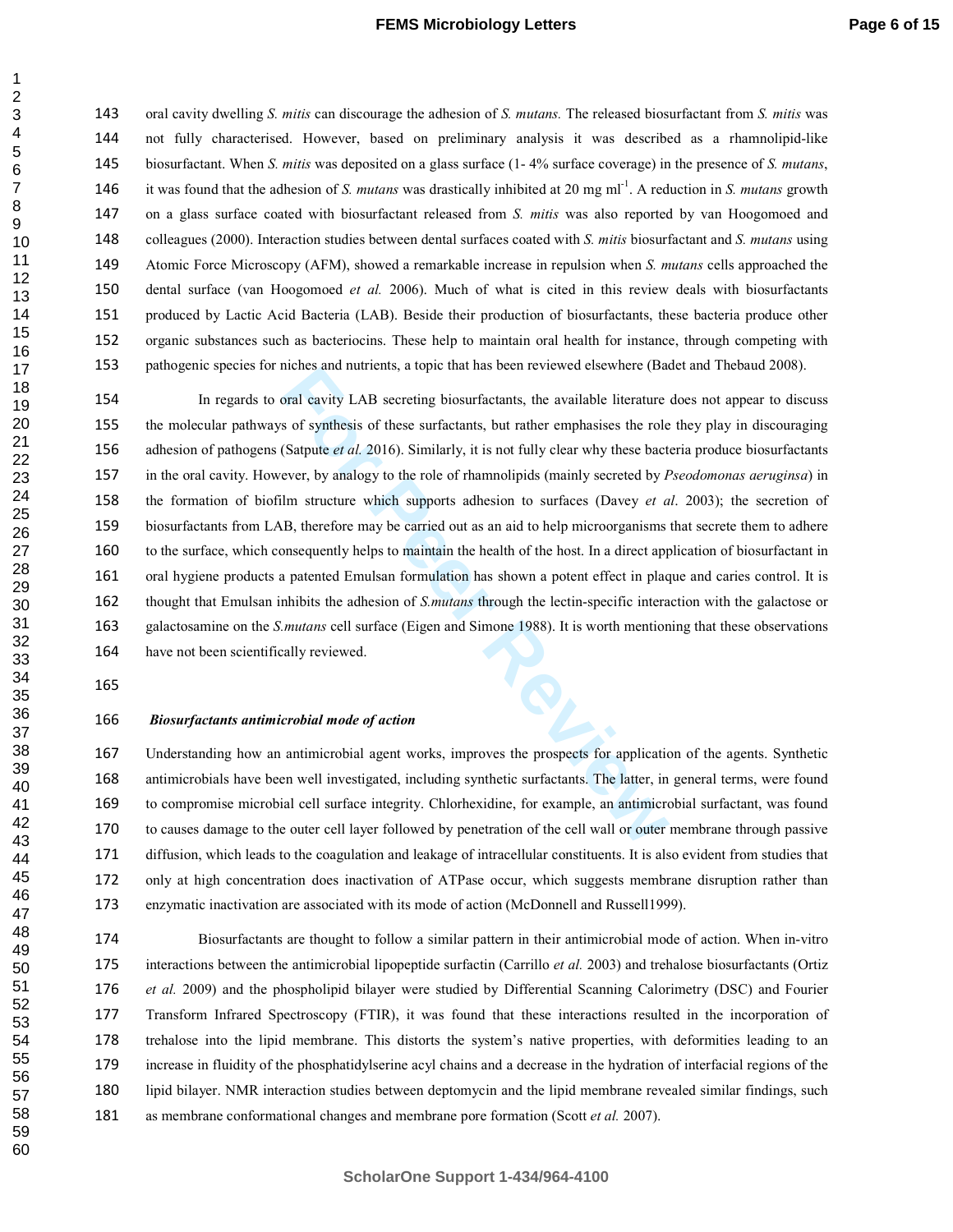#### **FEMS Microbiology Letters**

Biosurfactants may also affect the interaction of the microorganism with different surfaces through altering the hydrophobicity of the microorganism's cell surface. In a detailed and informative review by Neu (1996), it was concluded that microorganism-surface interaction may happen through the biosurfactant anchoring by the hydrophobic or hydrophilic moiety, depending on the nature of the cell surface. Furthermore, the way the biosurfactants arrange themselves upon adsorption on surfaces may alter the surface nature depending on which part of the biosurfactant is extended to the exterior environment. Figure 1 illustrates these theoretical interactions along with the antimicrobial action of biosurfactant on the microbial surface. More recent reports still support this understanding, for example of the effects observed on *Pseudomonas aeruginosa* NBIMCC 1390, when treated with a concentration of rhamnolipids above their Critical Micelle Concentration (CMC) (which caused an increase in cell hydrophobicity, related to a reduction in the total LPS). Rhamnolipids were also effective below their CMC concentration as they caused a notable reduction in the bacterial major outer membrane proteins (OMP) (Sotirova *et al.* 2009).

#### **CONCLUSION**

alised a hotable reduction in the bacterial inajor other inentiotate p<br>his area reveal that biosurfactants have the potential to be applic<br>operties such as: antimicrobial activity whether biocidal or biosta<br>negative bacter Research findings in this area reveal that biosurfactants have the potential to be applied in different oral-related areas. Biosurfactant properties such as: antimicrobial activity whether biocidal or biostatic and against both Gram positive and Gram negative bacteria, emulsion-forming capability to create either stable or metastable microemulsions and the ability to increase bioavailability of hydrophobic compounds, which results in a reduction of the effective concentrations of hydrophobic active ingredients in addition to some anticancer activities towards some cell lines, make biosurfactants potential candidates in cosmetic or therapeutic oral hygiene products and also oral-related medical devices. However, to optimise the applicability of these compounds, significant efforts are required to enhance the quality of research. Refining the research aspects in this area may attract sceptical industrial collaborators. If we are attempting to assign bioactivity to biosurfactants it is imperative that high purity, single molecule species preparations are used to ensure that the observed effects are not due to a random contaminant, which may vary from one production batch to another. This could be of great therapeutic value on its own and also if chemical modification of naturally available complex congeners is required to enhance the efficacy or to reduce potential toxicity. Furthermore, biosurfactants sterilization methods require further evidence-based understanding.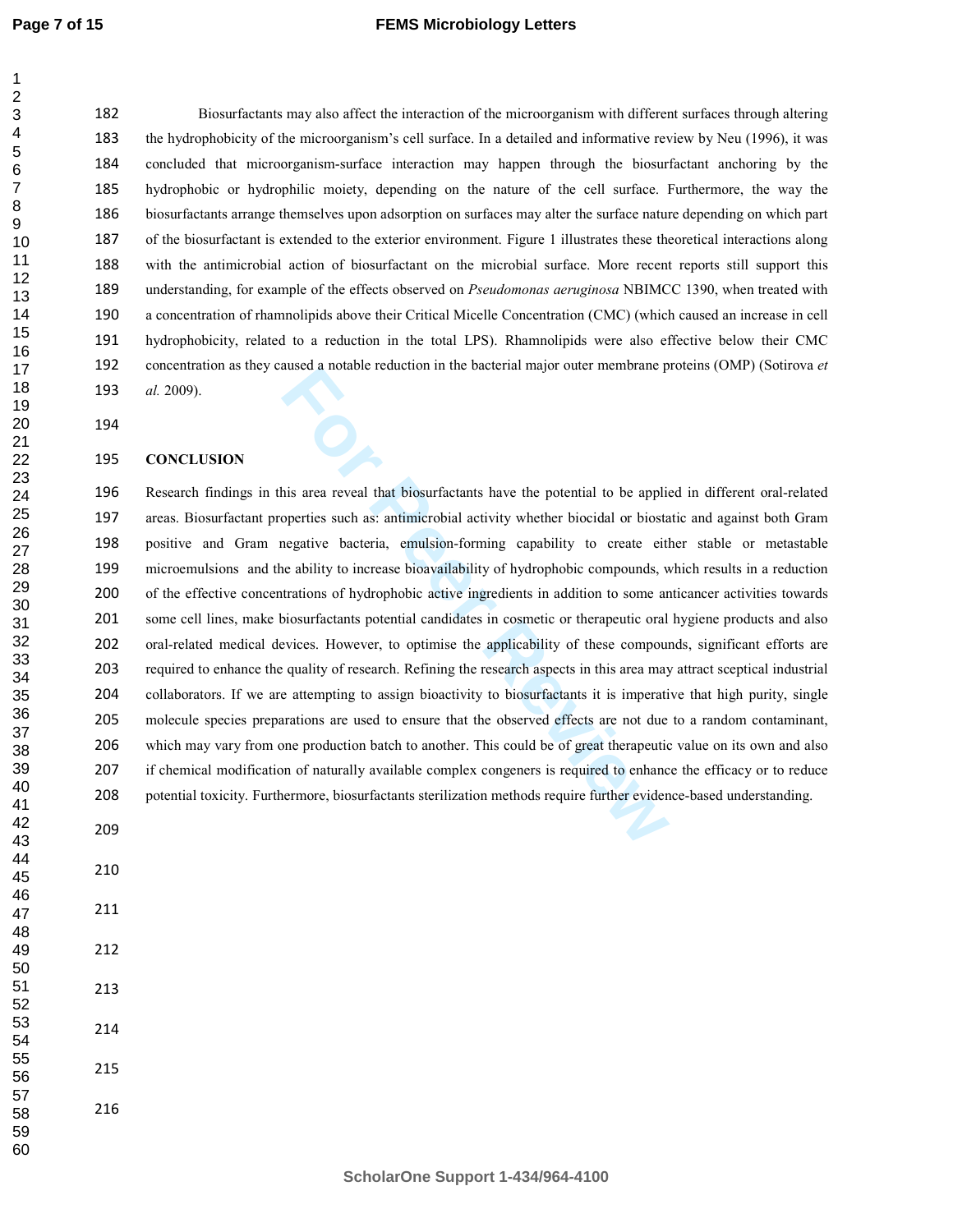#### **REFERENCES**

- Badet C, Thebaud N. Ecology of Lactobacilli in the Oral Cavity: A Review of Literature. *Open Microbiol J***,** 2008; :38–48.
- Banat IM, Díaz De Rienzo MA, Quinn GA. Microbial biofilms: biosurfactants as antibiofilm agents. *Appl Microbiol Biotechnol* 2014; **98**: 9915–9929.
- Banat IM, Franzetti A, Gandolfi I *et al*. Microbial biosurfactants production, applications and future potential. *Appl Microbiol Biotechnol*2010; **87**: 427-444.
	- Barth A. Infrared spectroscopy of proteins. *Biochim. Biophys. Acta* 2007; **1767**: 1073–1101.
	- Bertl K, Zatorska B, Leonhard M *et al.* Oral microbial colonization in laryngectomized patients as a possible cofactor of biofilm formation on their voice prostheses. *J Clin Periodontol* 2013; **40**:833-40.
- Bowden GHW. The Microbial Ecology of Dental Caries. *Microb Ecol Health Dis* 2000; **12**: 138 148.
- Busscher HJ, van Hoogmoed CG, Geertsema-Doornbusch GI *et al*. Streptococcus thermophilus and its biosurfactants inhibit adhesion by Candida spp. on silicone rubber. *Appl Environ Microbiol* 1997; **63:** 3810– 3817.
- Busscher JH, van der Mei HC. Physico-Chemical Interactions in Initial Microbial Adhesion and Relevance for Biofilm Formation, *Adv Dent Res* 1997; **11**: 24-32.
- Economial *M et al.* Oral Inicional Colonization in taryngcetomia<br>
formation on their voice prostheses. *J Clin Periodontol* 2013; 40:<br>
Forbial Ecology of Dental Caries. *Microb Ecol Health Dis* 2000; 1<br>
oogmoed CG, Geerts 233 Callaghan B, Lydon H, Roelants S *et al.* (2016). Lactonic Sophorolipids Increase Tumor Burden in Apc min<sup>+/-</sup> Mice. PLOS ONE, Published: June 6, 2016. doi.org/10.1371/journal.pone.0156845 Carrillo C, Teruel J, Aranda F *et al.* Molecular mechanism of membrane permeabilization by the peptide antibiotic surfactin. *Biochem Biophys Acta* 2003; **4:** 91–97.
- Cochis A, Fracchia L, Martinotti MG *et al*. Biosurfactants prevent in vitro Candida albicans biofilm formation on resins and silicon materials for prosthetic devices. *Oral Surg Oral Med Oral Pathol Oral Radiol* 2002; **113:** 755-761.
- Cochrane SA, Lohans CT, Van Belkum MJ, *et al.* A lipopeptide with activity against multidrug resistant Gram-negative bacteria.*Org Biomol Chem* 2015; **21**: 6073-81.
- Davey ME, Caiazza NC, O'Toole GA. Rhamnolipid Surfactant Production Affects Biofilm Architecture in *Pseudomonas aeruginosa* PAO1. *J Bacteriol* 2003; **185**: 1027-1036.
- Díaz De Rienzo MA, Banat IM, Dolman B, *et al*. Sophorolipid biosurfactants: Possible uses as antibacterial and antibiofilm agent. *New Biotechnol* 2015; **32**: 720-726.
- Dίaz de Rienzo M, Stevenson P, Marchant R, *et al*. *P. aeruginosa* biofilm disruption using microbial biosurfactants*. J. Appl. Microbiol* 2016a; **120**: 868-876.
- Dίaz de Rienzo M, Stevenson P, Marchant R *et al*. Antibacterial properties of biosurfactants against selected Gram-positive and negative bacteria. FEMS Microbiology Letters, 2016b; in press, DOI: http://dx.doi.org/10.1093/femsle/fnv224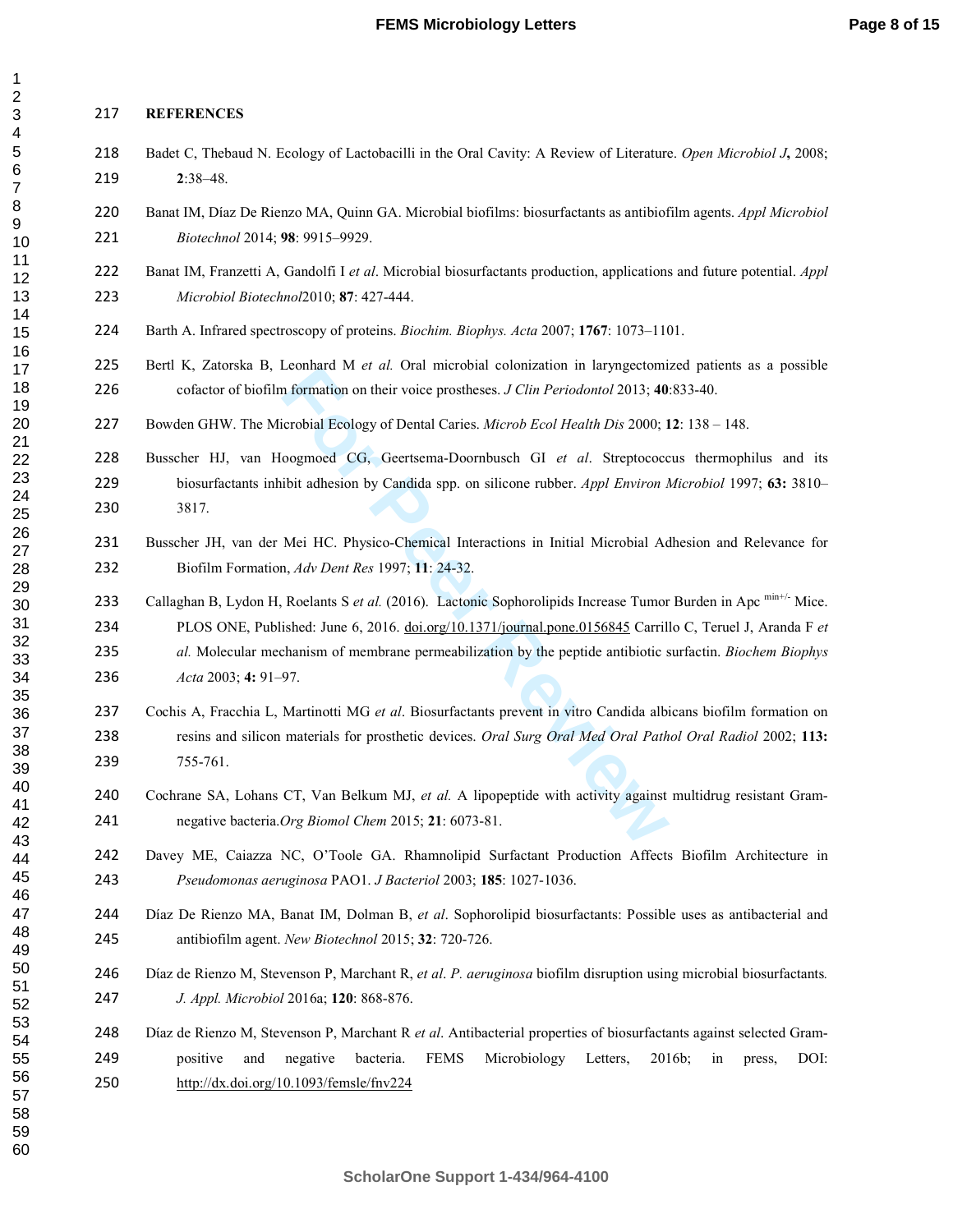#### **Page 9 of 15**

 $\mathbf{1}$  $\overline{2}$ 

#### **FEMS Microbiology Letters**

| $\overline{2}$       |                        |
|----------------------|------------------------|
| 3                    |                        |
| 4                    |                        |
|                      |                        |
| 5<br>6<br>7          |                        |
|                      |                        |
|                      |                        |
| Ş                    |                        |
|                      |                        |
|                      |                        |
|                      | 9 10 11 12 13 14 15 16 |
|                      |                        |
|                      |                        |
|                      |                        |
|                      |                        |
|                      |                        |
|                      |                        |
| $\ddot{\phantom{0}}$ | $\overline{7}$         |
|                      | 18                     |
|                      |                        |
|                      | 19                     |
|                      |                        |
|                      |                        |
|                      |                        |
|                      |                        |
|                      |                        |
|                      |                        |
|                      |                        |
|                      |                        |
|                      |                        |
|                      |                        |
|                      |                        |
|                      |                        |
|                      |                        |
|                      |                        |
|                      |                        |
|                      |                        |
|                      |                        |
|                      |                        |
|                      |                        |
|                      |                        |
|                      |                        |
|                      |                        |
|                      |                        |
|                      |                        |
|                      | 40                     |
| 41                   |                        |
|                      |                        |
| 42                   |                        |
| 43                   | Š                      |
| 44                   |                        |
| 45                   |                        |
| 46                   |                        |
| 47                   |                        |
|                      |                        |
| 48                   |                        |
| 49                   |                        |
| 50                   |                        |
| 51                   |                        |
| 52                   |                        |
| 53                   | 3                      |
|                      |                        |
| 54                   |                        |
| 55                   |                        |
| 56                   | ć                      |
|                      |                        |
| 57<br>58<br>.<br>59  | J                      |

Dίaz de Rienzo M, Stevenson P, Marchant R *et al*. Effect of biosurfactants on *Pseudomonas aeruginosa* and *Staphylococcus aureus* biofilms in a BioFlux channel. Applied Microbiology and Biotechnology, 2016c; **100**: 5773–5779.

- Dusane DH, Dam S, Nancharaiah YV, *et al.* Disruption of *Yarrowia lipolytica* biofilms by rhamnolipid biosurfactant. *Aquat Biosyst* 2012; **8**: 17-24.
- Eigen E, Simone AJ. Control of dental plaque and caries using emulsan (1988) (Colgate-Palmolive).US 4737359
- Flemming H-C , Wingender J. The biofilm Matrix. *Nat Rev Microbiol* 2010; **8**: 623-633.
- Fracchia L, Banat JJ, Cavallo M, *et al.* Potential therapeutic applications of microbial surface-active compounds. AIMS Bioengineering 2015; **2**: 144-162.
	- Fracchia L, Cavallo M, Martinotti MG *et al.* Biosurfactants and Bioemulsifiers Biomedical and Related Applications – Present Status and Future Potentials. In: Dhanjoo GN (ed.). *Biomedical Science, Engineering and Technology*. InTech Online open access book. 2012; 325-37. DOI: 10.5772/23821
- M, Martinotti MG *et al.* Biosurfactants and Bioemulsifiers<br>esent Status and Future Potentials. In: Dhanjoo GN (ed.). *Biomet*<br>in Tech Online open access book. 2012; 325-37. DOI: 10.5772/238.<br>Franzetti A *et al.* Industria Fracchia L, Ceresa C, Franzetti A *et al.* Industrial Applications of Biosurfactants. Biosurfactants: Production and Utilization—Processes, Technologies, and Economics. In: (eds.). Kosaric N, Sukan FV. *Surfactant Science series* 159, USA: CRC press 2014, 245-260.
	- Gudiña EJ, Rocha V, Teixeira JA *et al*. Antimicrobial and antiadhesive properties of a biosurfactant isolated from *Lactobacillus paracasei* ssp. paracasei A20. *Lett Appl Microbiol* 2010; **50**: 419-24.
	- Haukioja A. Probiotics and Oral Health. *Eur J Dent* 2010; **4**: 348–355.
		- He X, Hu W, Kaplan CW *et al*. Adherence to *Streptococci* facilitates *Fusobacterium nucleatum* integration into an oral microbial community. *Microb Ecol*. 2012; **63**:532–542
	- Joshi-Navare K, Prabhune AA. Biosurfactant sophorolipid acts in synergy with antibiotics to enhance their efficiency. *BioMed Res Int* 2013; **7:** 1–8.
	- Kolenbrander PE, Palmer RJ, Periasamy S *et al*. Oral multispecies biofilm development and the key role of cell-cell distance. *Nat Rev Microbiol* 2010; **8**: 471-480.
	- Kreth J, Merritt J, Qi F. Bacterial and Host Interactions of Oral Streptococci. *DNA and cell boil* 2010; **28**: 397- 403.
	- Marchant R, Banat IM. Biosurfactants: a sustainable replacement for chemical surfactants? *Biotechnol Lett* 2012b; **34**: 1597-1605.
	- Marchant R, Banat IM. Microbial biosurfactants: challenges and opportunities for future exploitation. *Trends Biotechnol* 2012a; **30**: 558-565.
	- Marchant R, Funston S, Uzoigwe C *et al.* Production of Biosurfactants from Non-pathogenic Bacteria. In: Biosurfactants: Production and Utilization - Processes, In: (eds.). Kosaric N, Sukan FV. *Surfactant Science series* 159, USA: *CRC press,* 2014, 73-81.
	- Marsh PD. Ecological approaches to oral biofilms: control without killing. *Caries Res* 2015; **49**: 46-54.
- Marsh PD. Role of the oral microflora in health. *Microb Ecol Health Dis* 2000; **12: 130**–137.
- Marsh PD. Controls the oral biofilm with antimicrobials. *J Dent* 2010; **38**: S11-S15.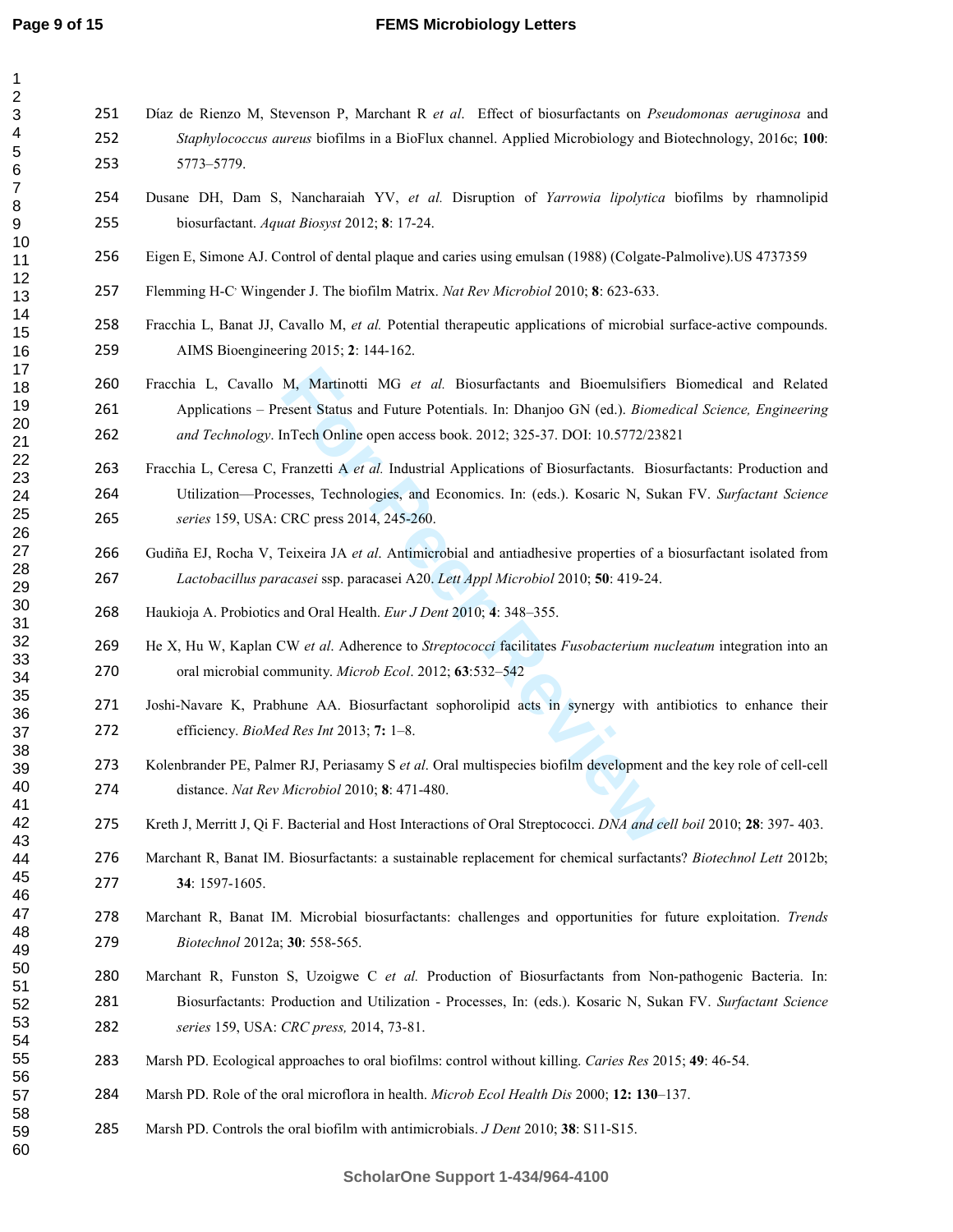| 286 | McDonnell G, Russell AD. Antiseptics and Disinfectants: Activity, Action, and Resistance. Clin Microbiol Rev           |
|-----|------------------------------------------------------------------------------------------------------------------------|
| 287 | 1999; 12:147-179                                                                                                       |
| 288 | Neu TR. Significance of bacterial surface-active compounds in interaction of bacteria with interfaces. Microbiol       |
| 289 | revs 1996; 60:151-166.                                                                                                 |
| 290 | Ortiz A, Teruel JA, Espuny MJ et al. Interactions of a bacterial biosurfactant trehalose lipid with phosphatidylserine |
| 291 | membranes. Chem Phys Lipids 2009; 158: 46-53.                                                                          |
| 292 | Pradhan AK, Pradhan N, Mall G et al. Application of lipopeptide biosurfactant isolated from a halophile, Bacillus      |
| 293 | tequilensisCH for inhibition of biofilm. Appl Biochem Biotechnol 2013; 171: 1362-1375                                  |
| 294 | Quinn GA, Maloy AP, Banat MM et al. A Comparison of Effects of Broad-Spectrum Antibiotics and Biosurfactants           |
| 295 | on Established Bacterial Biofilms. Curr Microbiol 2013; 67: 614-623.                                                   |
| 296 | Reid G, Younes AJ, Van der MeiCH et al. Microbiota restoration: natural and supplemented recovery of human             |
| 297 | microbial communities. Nat Rev Microbiol 2011; 9: 27-38.                                                               |
| 298 | Rodrigues LR, Teixeira JA, Van der Mei H et al. Physicochemical and functional characterization of a biosurfactant     |
| 299 | produced by Lactococcus lactis 53, Colloids Surf B Biointerfaces 2006; 49: 79-86.                                      |
| 300 | Rodrigues LR, Van der Mei HC, Teixeira JA et al. Influence of Biosurfactants from Probiotic Bacteria on                |
| 301 | Formation of Biofilms on Voice Prostheses. Appl Environ Microbiol 2004; 70: 4408-4410.                                 |
| 302 | Rufino RD, Luna JM, Sarubbo LA et al. Antimicrobial and anti-adhesive potential of a biosurfactant Rufisan             |
| 303 | produced by Candida lipolytica UCP 0988. Colloids Surf B Biointerfaces 2011; 84:1-5.                                   |
| 304 | Salehi R, Savabi O, Kazemi M, et al. Effects of Lactobacillus reuteri-derived biosurfactant on the gene expression     |
| 305 | profile of essential adhesion genes (gtfB, gtfC and ftf) of Streptococcus mutans. Adv biomed Res 2014; 3: 169-         |
| 306 | 176.                                                                                                                   |
| 307 | Satpute SK, Banpurkar AG, Banat IM et al. Multiple roles of biosurfactants in biofilms. Curr Pharm Des 2016a; 22,      |
| 308 | 1429-1448.                                                                                                             |
| 309 | Satpute SK, Kulkarni GR, Banpurkar AG et al. Biosurfactant/s from Lactobacilli species: Properties, challenges and     |
| 310 | potential biomedical applications. J. Basic Microbiol. 2016. doi:10.1002/jobm.201600143.                               |
| 311 | Savabi O, Kazemi M, Kamali S et al. Effects of biosurfactant produced by Lactobacillus casei on gtfB, gtfC, and ftf    |
| 312 | gene expression level in S. mutans by real-time RT-PCR. Adv biomed Res 2014; 3: 231-238.                               |
| 313 | Scott WR, Baek SB, Jung D et al. NMR structural studies of the antibiotic lipopeptide daptomycin in DHPC               |
| 314 | micelles. Biochim Biophys Acta 2007; 1768: 3116-26.                                                                    |
| 315 | Singh P, Cameotra S. Potential applications of microbial surfactants in biomedical sciences. Trends Biotechnol         |
| 316 | 2004; 22:142-146.                                                                                                      |
| 317 | Socransky SS, Haffajee AD. Dental biofilms: difficult therapeutic targets. Periodontol 2000 2002; 28:12-55.            |
| 318 | Sotirova A, Spasova D, Vasileva-Tonkova E et al. Effects of rhamnolipid-biosurfactant on cell surface of               |
| 319 | Pseudomonas aeruginosa, Microbiol Res 2009; 164: 97-303.                                                               |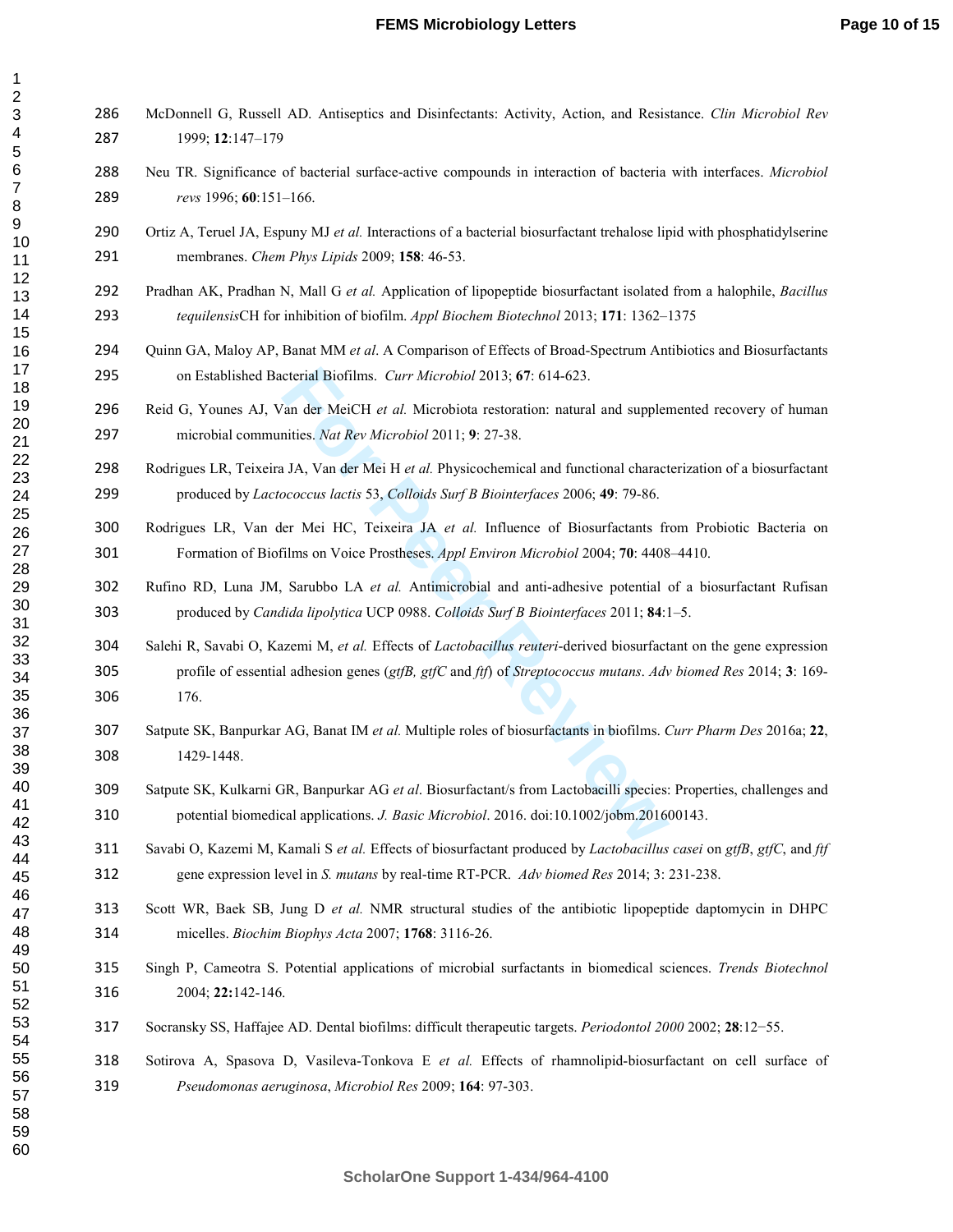$\mathbf{1}$  $\overline{2}$ 

### **FEMS Microbiology Letters**

Tahmourespour A, Salehi R, KasraKermanshahi R. *Lactobacillus Acidophilus*-Derived Biosurfactant Effect on *GTFB* and *GTFC* Expression Level in *Streptococcus Mutans* Biofilm Cells. *Braz. J. Microbiol.* 2011; **42**: 330– 339.

- Tahmourespour A, Salehi R, Kermanshahi RK *et al.* 'The anti-biofouling effect of *Lactobacillus* fermentum-derived biosurfactant against *Streptococcus mutans*, *Biofouling* 2011; **27**: 385 -392.
- Tao R, Jurevic RJ, Coulton KK *et al.* Salivary Antimicrobial Peptide Expression and Dental Caries Experience in Children. *Antimicrob Agents Chemother* 2005; **49**: 3883–3888.
- Van Hoogmoed CG, Dijkstra RJ, van der Mei HC *et al*. (2006). Influence of biosurfactant on interactive forces between mutants *Streptococci* and enamel measured by atomic force microscopy. *J Dent Res* 2006; **8:** 54-58.
- **For Personal interactions.** Van Hoogmoed CG, Van Der Kui-Booij M, Van Der Mei HC, *et al.* Inhibition of *Streptococcus mutans* NS Adhesion to Glass with and without a Salivary Conditioning Film by Biosurfactant-Releasing *Streptococcus mitis* Strains. Appl Environ Microbiol 2000; **66**: 659–663.

# Wright CJ, Burns LH, Jack AA *et al*. Microbial interactions in building of communities. *Mol Oral Microbiol* 2013;

**28**: 83-101.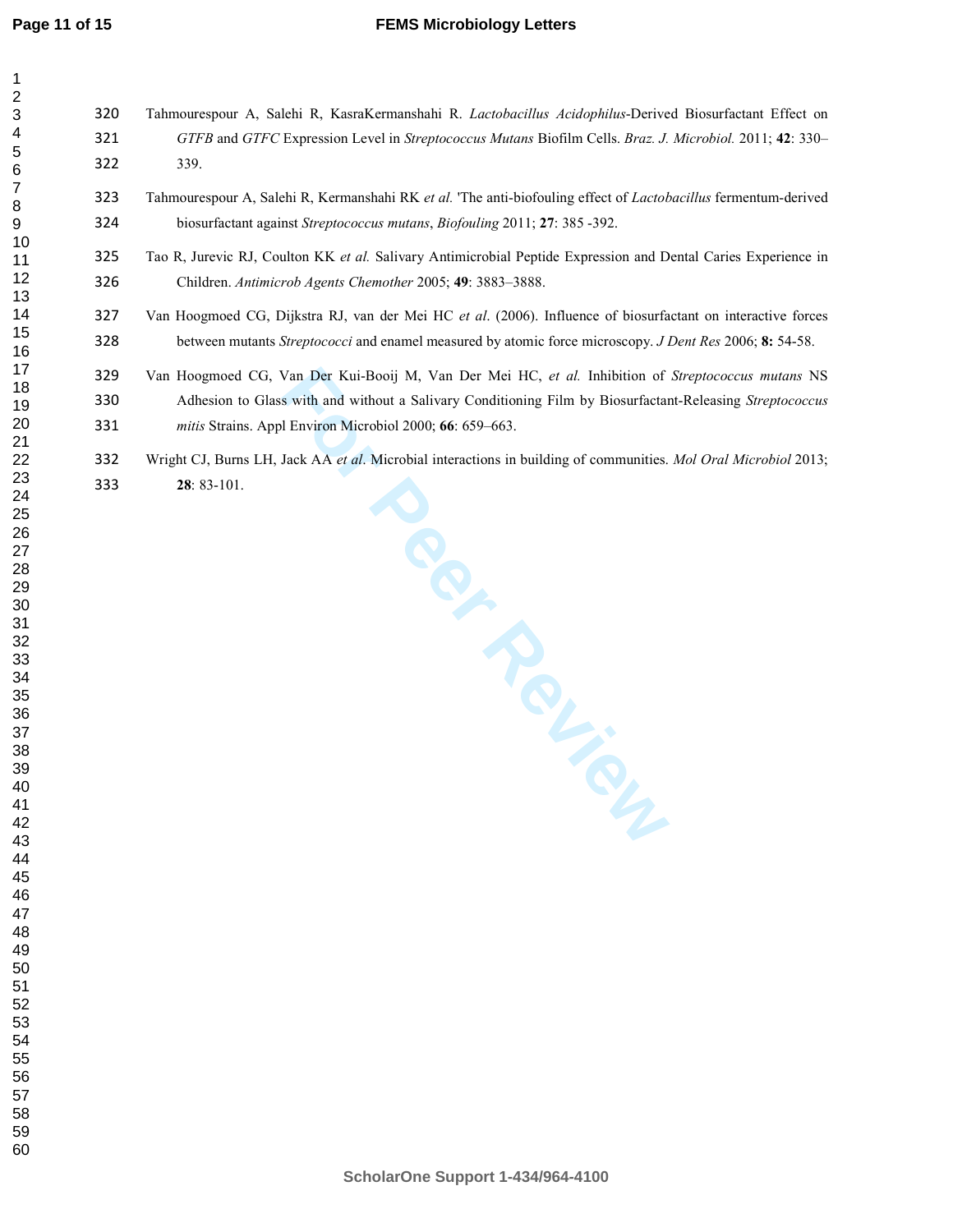Table 1 – Summary Account of Biosurfactants in Oral-related Applications

| <b>BS</b> Type               | <b>BS Producer</b>           | <b>Main Findings</b>                                                                                                | <b>References</b>        |
|------------------------------|------------------------------|---------------------------------------------------------------------------------------------------------------------|--------------------------|
| Uncharacterised              | Lactobacillus                | Study investigates effect of biosurfactant-type on                                                                  | Savabi et al.            |
| -glycoprotein-               | casei                        | Streptococcus mutans gene expression of                                                                             | 2014                     |
| type                         | (ATCC39392)                  | glucosyltransferase (gtfB and gtfC) and fructosyltransferase                                                        |                          |
| biosurfactants               |                              | (ftf) genes (important genes for biofilm matrix formation).                                                         |                          |
|                              |                              | All genes found to have been dramatically down regulated                                                            |                          |
|                              |                              | upon the application of the biosurfactant.                                                                          |                          |
| Uncharacterised              | Lactobacillus                | Experimentally identical to the above study, a similar                                                              | Tahmourespo              |
| -glycoprotein-               | acidophilus                  | conclusion was reached.                                                                                             | ur et al. 2011           |
| type                         | <b>DSM 20079</b>             |                                                                                                                     |                          |
| biosurfactants               |                              |                                                                                                                     |                          |
| Uncharacterised              | Lactobacillus                | Experimentally identical to the above study, a similar                                                              | Salehi et al.<br>2014    |
| -glycoprotein-               | reuteri<br>(DSM20016)        | conclusion was reached.                                                                                             |                          |
| type<br>biosurfactants       |                              |                                                                                                                     |                          |
| Uncharacterised              | Lactobacillus                | Experimentally identical to the above, a similar conclusion                                                         | Tahmourespo              |
| -glycoprotein-               | fermentum                    | was reached.                                                                                                        | ur et al. 2011           |
| type                         | <b>ATCC 9338</b>             |                                                                                                                     |                          |
| biosurfactants               |                              |                                                                                                                     |                          |
| Biosurfactant-               | Streptococcus                | Upon coating enamel surface with biosurfactant from natural                                                         | van                      |
| type                         | mitis                        | oral cavity resident bacterium, Streptococcus mitis, the                                                            | Hoogmoed et              |
|                              |                              | surface became less attractive to S. mutans cells as repulsive                                                      | al. 2006                 |
|                              |                              | forces increased.                                                                                                   |                          |
| Uncharacterised              | Candida                      | Study showed the ability of the biosurfactant to induce                                                             | Rufino et al.            |
|                              | lipolytica                   | noticeable inhibition of several Lactobacillus strain biofilm                                                       | 2011                     |
|                              | <b>UCP0988</b>               | and Streptococcus mutans HG985 at different                                                                         |                          |
|                              |                              | concentrations.                                                                                                     |                          |
| Uncharacterised              | Lactobacilluspa              | Antimicrobial and anti-adhesive activities of the                                                                   | Gudina et al.            |
|                              | racasei A20                  | biosurfactant crude extract were investigated against several                                                       | 2010                     |
|                              |                              | pathogens; some of those are oral-related opportunistics.                                                           |                          |
|                              |                              | The study investigated concentrations between 25 and 50                                                             |                          |
|                              |                              | mg ml <sup>-1</sup> , which demonstrated good efficacy in vitro.                                                    |                          |
| Partially<br>characterised - | Lactococcus<br>lactis 53 and | Biofilms were grown on preconditioned voice prostheses,<br>with biosurfactants obtained from the probiotic bacteria | Rodrigues et<br>al. 2004 |
| glycoprotein                 | Streptococcus                | Lactococcus lactis 53 and Streptococcus thermophilus A, in                                                          |                          |
|                              | thermophilus A               | an artificial throat model. Both biosurfactants greatly                                                             |                          |
|                              |                              | reduced microbial numbers on prostheses and also induced a                                                          |                          |
|                              |                              | decrease in the airflow resistance that occurs on voice                                                             |                          |
|                              |                              | prostheses after biofilm formation.                                                                                 |                          |
| Partially                    | Lactococcus                  | Study demonstrated efficacy of the extracted biosurfactant                                                          | Rodrigues et             |
| characterised -              | lactis 53                    | (previously described in Rodrigues et al, 2004) against                                                             | al. 2006                 |
| glycoprotein                 |                              | microorganism isolated from an explanted voice prosthesis.                                                          |                          |
| Mixture of                   | Streptococcus                | Study demonstrated how the S. mitis biosurfactant-releasing                                                         | van                      |
| Glycosidic                   | mitis                        | species significantly inhibited growth of S. mutans on a                                                            | Hoogmoed et              |
| residue and                  |                              | glass surface.                                                                                                      | al. 2000                 |
| Rhamnolipidlik               |                              |                                                                                                                     |                          |
| e<br>mixture                 |                              |                                                                                                                     |                          |
| Uncharacterised              | Robinia                      | Prevention of biofilm formation of silicon and acrylic resin                                                        | Cochis et al,            |
| biosurfactant                | Pseudoacacia                 | for dental prostheses                                                                                               | 2012                     |
|                              | (AC5 and AC7)                |                                                                                                                     |                          |
|                              | and Nerium                   |                                                                                                                     |                          |
|                              | oleander                     |                                                                                                                     |                          |
|                              | (OC5)                        |                                                                                                                     |                          |
| Lipopeptide                  | <b>Bacillus</b>              | Inhibition of S. mutans biofilm at concentration of $50\mu g/ml$                                                    | Pradhan et al.           |
|                              | tequilensis                  | at different hydrophobic and hydrophilic surfaces                                                                   | 2003                     |
| Uncharacterised              | Pseudomonas                  | 50% and 67% inhibition of fungal Yarrowia lipolytica                                                                | Dusane et al.            |
| Rhamnolipid                  | aeruginosa                   | biofilm formation on 96 well plate surface and glass surface                                                        | 2012                     |

 $\mathbf{1}$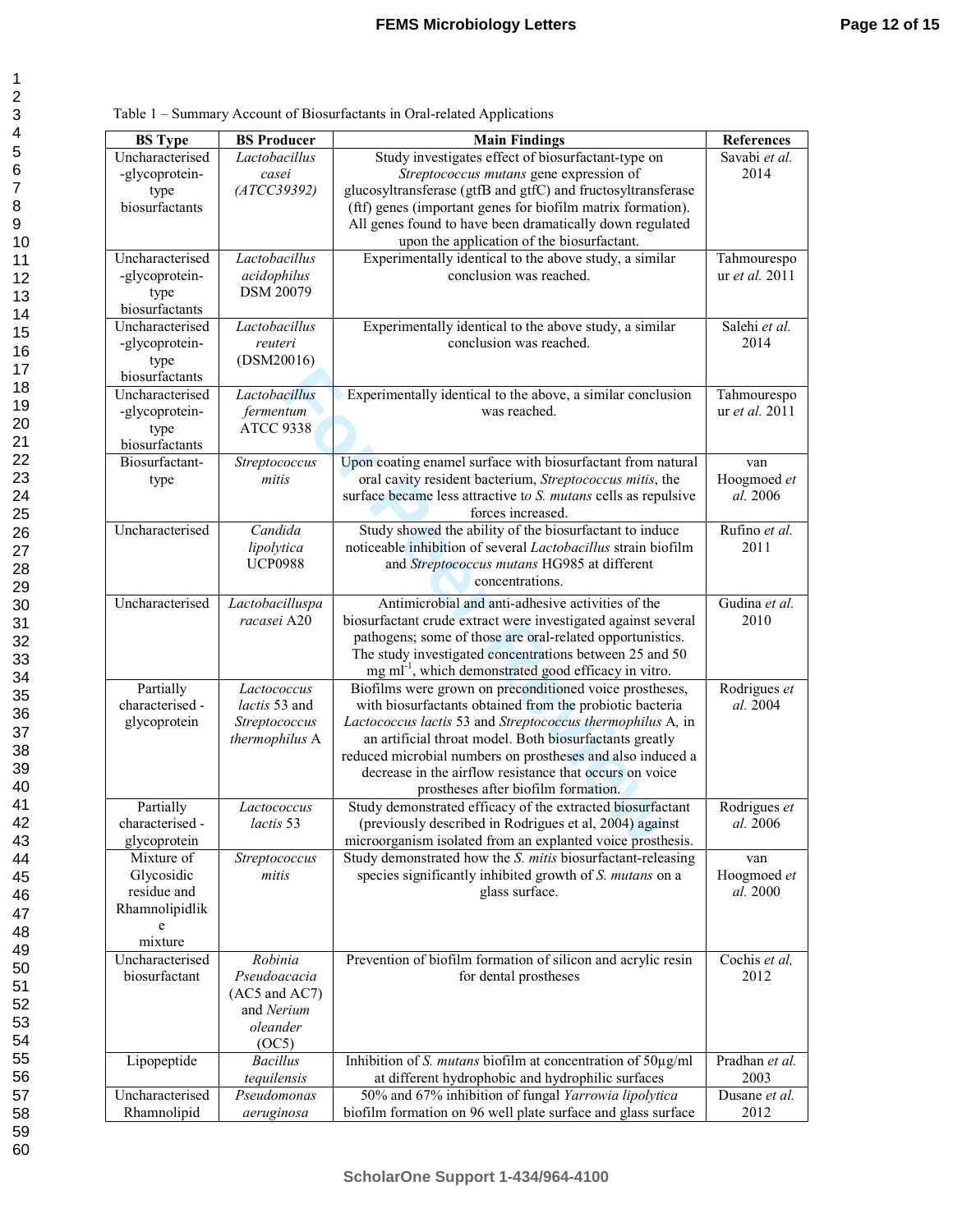$\mathbf{1}$  $\overline{2}$  $\overline{\mathbf{4}}$  $\overline{7}$ 

### **FEMS Microbiology Letters**

|         |                                                                            | respectively, in a pre-coating experiment. |                         |
|---------|----------------------------------------------------------------------------|--------------------------------------------|-------------------------|
| Emulsan | Unidentified<br>(usually<br>produced by<br>Acinetobacter<br>calcoaceticus) | Control of dental plaque and caries        | US 4737359<br>A. Patent |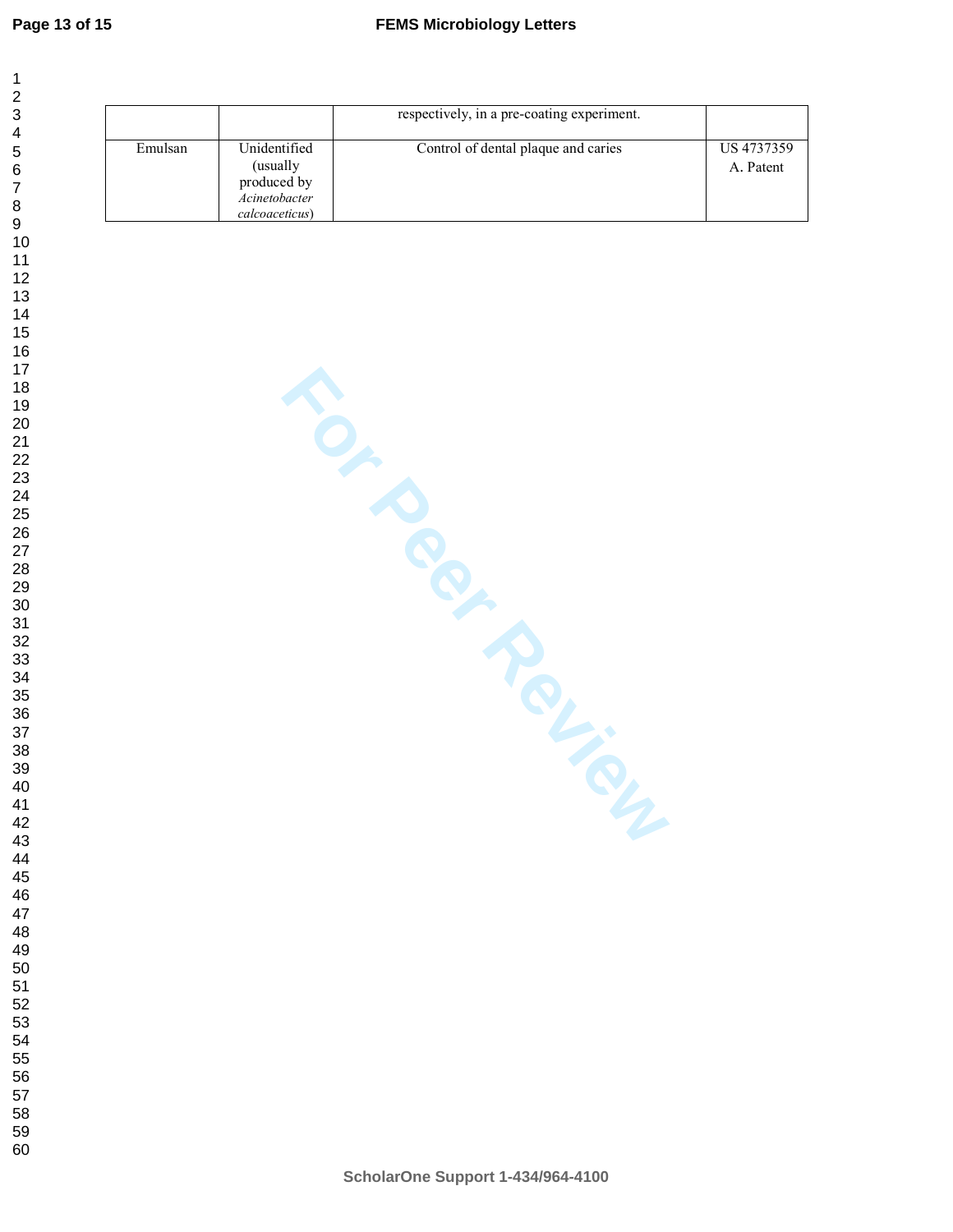

Fig 1: **(1)** Represents the mechanisms through which biosurfactants can affect the inhibition of microorganism growth on surfaces. **(A1)** demonstrates how, in natural settings, when a microorganism secrets biosurfactant as a means of survival it may discourage other pathogens from adhering to the surface. The two coloured shapes (Circular and rod) representing two different types of microorganism and the thinner line above the base (surface) represents the secreted biosurfactant. **(B1)** represents the ability of the biosurfactant to disrupt biofilm through affecting the cell surface. The circular and rod shapes represent different types of microorganism and the circular shape attached to a straight line represents biosurfactant showing an amphiphilic structure with a head (circular) and tail (straight line), (this applies to all figures). **(C1)** Illustrates the ability of the surface-coated with biosurfactant to inhibit microorganisms. **(B1)** and **(C1)** are further explained by **(3)** and **(4). (2)** Represents